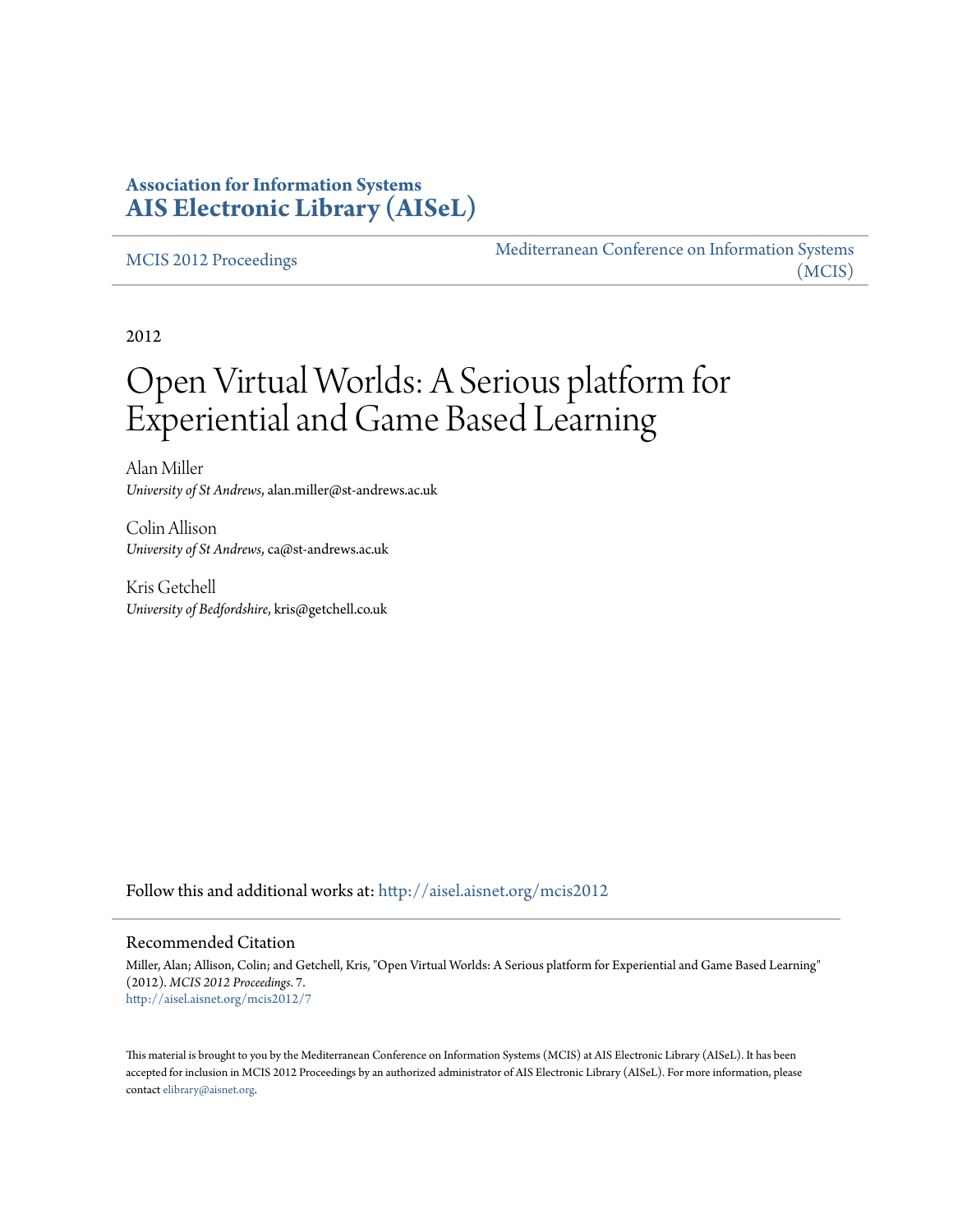# OPEN VIRTUAL WORLDS: A SERIOUS PLATFORM FOR EXPLORATORY AND GAME BASED LEARNING

Miller, Alan, University of St Andrews, St Andrews, UK [alan@cs.st-andrews.ac.uk](mailto:alan@cs.st-andrews.ac.uk) Getchell, Kristoffer, University of Bedfordshire, Luton, UK [kristoffer.getchell@beds.ac.uk](mailto:kristoffer.getchell@beds.ac.uk)

Allison, Colin, University of St Andrews, St Andrews, UK [ca@st-andrews.ac.uk](mailto:ca@st-andrews.ac.uk)

*This paper presents our experiences of, and reflections, on five years' work in using virtual worlds to support exploratory learning across a range of disciplines and educational contexts. Both educational and systems aspects are considered. Experiential learning enriches education by allowing exploration of a subject. However, often barriers of time, place, cost or scale make it difficult to conduct real world experiential learning. This paper presents experiences in utilizing virtual worlds to support experiential learning in the arts, humanities and sciences. The work presented here draws upon several years of experience in designing, developing and deploying virtual world applications, which address the concrete needs of specific subject areas in a range of educational contexts.*

*The work was motivated by the observation that 3D educational environments could leverage digital literacy developed whilst playing console games and the desire to provide an engaging learning experience where users navigate a virtual environment much as they would the real world. Furthermore, developments in computer hardware and networking mean that 3D applications are more readily able to run on standard computers found in offices and educational institutions.* 

*The initial application developed was a simulation of an archeological excavation. Prototypes were developed in a first person shooter game, a virtual reality environment and a virtual world. We found that virtual world technology offered users presence through the proxy of avatars and powerful support for shaping and programming the environment.* 

*Our experience in virtual worlds has developed over time, with a simulation of an archeological dig, a virtual teaching space for a management course, a virtual lab for wireless networking and a lab for exploring Human Computer Interaction being the first projects hosted on our Second Life island. The experience was positive and students engaged in valuable learning activities that would not otherwise have been possible. However, we came up against several constraints that were not inherent in Virtual Worlds per se, but rather flowed from the service model adopted in Second Life. This led us to explore alternatives and saw us transition towards an OpenSim based open virtual world.*

*The ability for institutions to manage their own virtual world service offers benefits in the areas of content creation, application development, cost and scalability. However, in providing such a service, a number of challenges arise that must be met if the educational potential of virtual worlds is to be realised. These challenges lie in the realms of application design, support for resource creation, and system support.*

*The power of open virtual worlds is illustrated in three exemplar applications developed in OpenSim. These are a virtual laboratory for experimenting with Internet routing protocols, a reconstruction of what was once Scotland's largest and most important religious building; St Andrews Cathedral, and a tool for learning about intervention in humanitarian disasters.*

*Within our work, a number of subjects and educational contexts are considered: including PhD and masters research projects, laboratory sessions as part of accredited degree programs, open days for aspiring entrants and an exhibition held in a science center attended by the "interested public". Subject areas include computer science, history, management, archeology, and art history.* 

*Taken together this work demonstrates the power of virtual worlds as a platform for developing 3D applications that support heterogeneous exploratory learning. There are still challenges to be met for the potential to be realised but the potential is considerable.* 

*Keywords: Open Source, Virtual Worlds, Exploratory Learning.*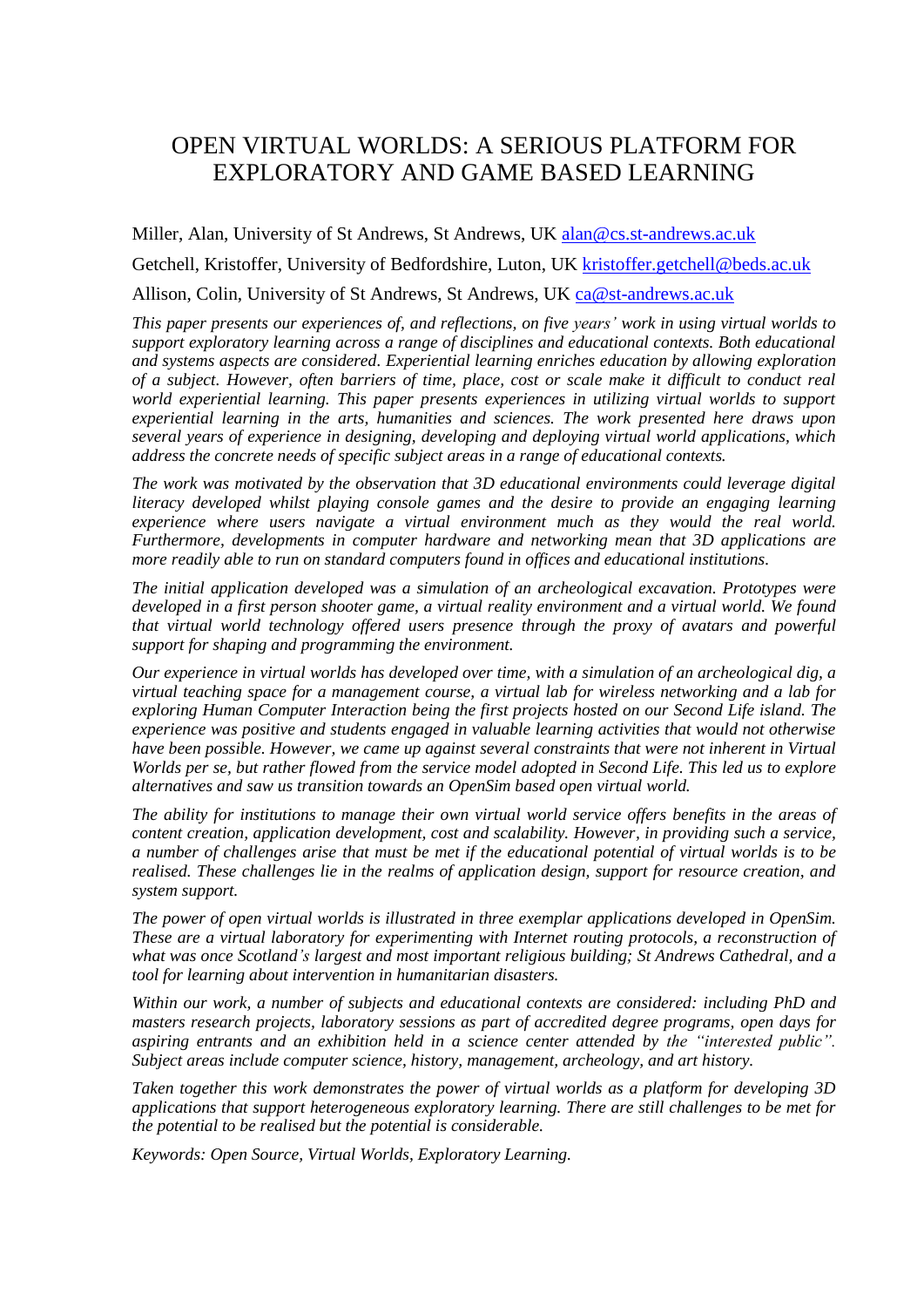



**Fig. 1 Byzantine basilica: External Fig. 2 Byzantine basilica: Internal**

## **INTRODUCTION**

Virtual Worlds (VW) offer the promise of widening and enriching the educational scenarios within which exploratory learning may be practiced. They empower students to explore contexts that would be inaccessible to them in the real world. Learners achieve presence through the proxies of avatars, and consequently are aware of and may interact with fellow learners within the virtual environment. The geography and architecture of VWs may be defined and programmed by users, thereby allowing learners to participate in a creative process online.

As the baseline of computing equipment available in academic institutions and the home environment continues to advance, commodity PCs have the 3D graphics capabilities that was previously reserved for graphics workstations. Consequently, 3D environments are becoming more accessible.

We have found that VWs are engaging, popular and motivating [1]. Students enjoy using them and find them educationally valuable [2]. Furthermore VWs provide a rich environment through which content presented through media such as; text, images, video and animations, may be collaboratively explored. This enables the creation of spaces that include both interactive simulations and supporting materials. As learners navigate virtual 3D spaces they may select learning pathways, thereby enabling self-paced, collaborative and student centred exploratory learning.

The main contributions of this work are in the identification; of opportunities that arise from the use of Open Virtual Worlds (OVW), of challenges that need to be met for these opportunities to be realised and in meeting these challenges, as well as in developing, deploying and evaluating OVW based applications that support experiential learning.

This paper is organized into the following sections. First, experiential learning is defined; its advantages and limitations are considered along with how it may be blended with other modes of learning. Next experiences of using the popular VW Second Life to support experiential learning are reflected on and the opportunities and challenges that arise from running OVW services are identified. Progress in the development of a framework for developing and delivering an OVW, which provides support for content creation, application development, managing network resources and utilising private clouds to provide services is reported. Three exemplar applications developed with the framework: a Reconstruction of St Andrews Cathedral, a Network Routing Laboratory and a Virtual Humanitarian Disaster, are then introduced. The applications' educational contribution is then described and their value assessed.

## **EXPERIENTIAL LEARNING**

Experiential learning is the process of reflecting on and extracting meaning from direct experience. It can be contrasted with didactic learning where knowledge is transferred from teacher to student. In experiential learning the learner is active and at the centre of the learning process. This work is based upon the premise that blending didactic and experiential learning can result in a learning process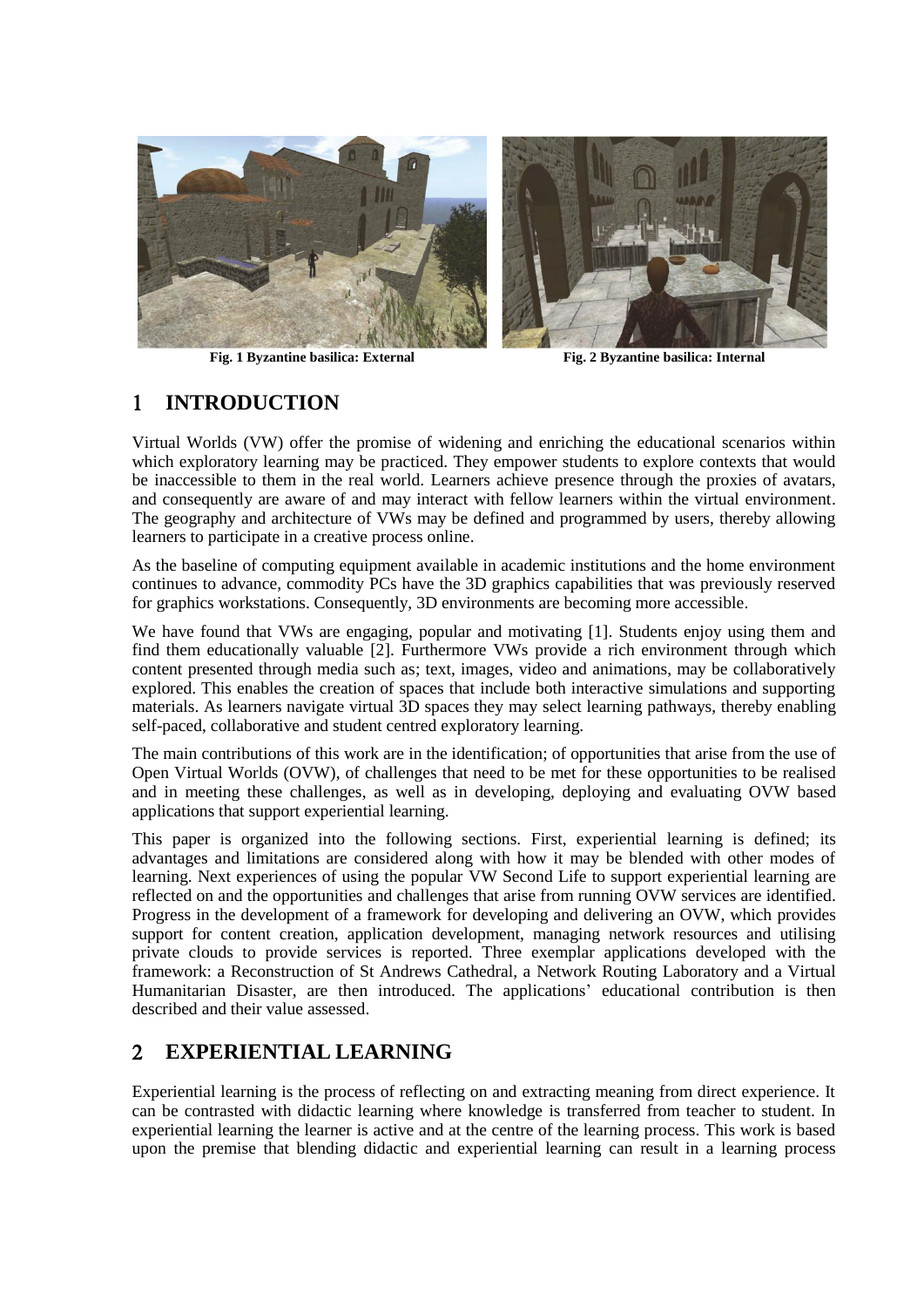where the learner is both active and is able to draw upon didactic learning to establish the knowledge base required to maximise their benefit from active learning.

One of the main restrictions on the use of experiential learning is the scope of the learner's direct experience. Barriers of cost, time, place and scale may limit the ability to engage directly with phenomenon under study. Atoms are too small to experience directly, it is not possible for most of us to walk on the moon, computer networking protocols cannot be directly observed and ancient buildings cannot be seen as they were in the past.

The scope of a learner's experiences can be extended by creating virtual experiences utilising computer simulations. As computer systems continue to advance, so does the availability, sophistication and realism of simulations. Today, commodity computer systems being bought by schools, businesses and universities support 3D virtual environments. As old stocks of computers are replaced, 3D capabilities will become routinely available.

## **EXPERIENCES IN SECOND LIFE AND OPENSIM**

Virtual Worlds like Second Life offer a 3D framework which can be used to develop heterogeneous applications. The ability of "residents" to program and shape their environment lies at the heart of the power of VWs. This is illustrated by the wide range of educational applications developed within Second Life. Three examples are given below:

- **The LAVA project:** The development of a mixed 2D/3D simulation of the excavation of a Spartan Basilica. A reconstruction of the Basilica was developed in Second Life [3].
- **WiFi Virtual Laboratory:** In world interfaces and visualisations were linked to a realistic network simulator to allow students to collaboratively explore WiFi protocols [4].
- **HCI Lab:** The programmability of the environment allowed a space to be created within which students conducted assignments designing user interfaces [5].

The experience of using Second Life as an educational platform was positive. Students found the environment engaging; the platform offered greater flexibility than traditional computer games and, unlike virtual reality, allowed users to achieve presence through the proxy of avatars [6 - 9]*.* 

However, we found there were several limitations on the power of the environment. The programmability is appropriate for simple interactions and animations only. There are restrictions on the mode and the frequency of external communication. In order to develop an in world presence land needs to be rented, which limits the scale of presence that can be achieved for a given budget. There are restrictions on uploading and downloading content.

These limitations are not inherent in VWs; rather they flow from the service model operated in Second Life. Alternative service models are supported by OVWs, with institutions able to subscribe to a service, run their own service or choose a hybrid approach.

The flexibility offered by OVWs means they can be deployed in a number of scenarios, with different user interfaces being appropriate for different circumstances. In a standard PC configuration, users interact with the VW using a mouse and keyboard. This configuration provides access to all features but requires some familiarisation before proficiency is achieved. Touch screens and games controllers can be used to reduce the time to proficiency amongst users at the cost of providing access to only a subset of VW functionality.

## **CHALLENGES FOR OPEN VIRTUAL WORLDS**

Whilst there are numerous VW implementations, the genre is currently dominated by Second Life (SL), a commercial VW supported by Linden Labs, and OpenSim, an open source toolkit for building VWs available under GPL. Virtual worlds based upon OpenSim offer the opportunity for institutions to run their own a VW services.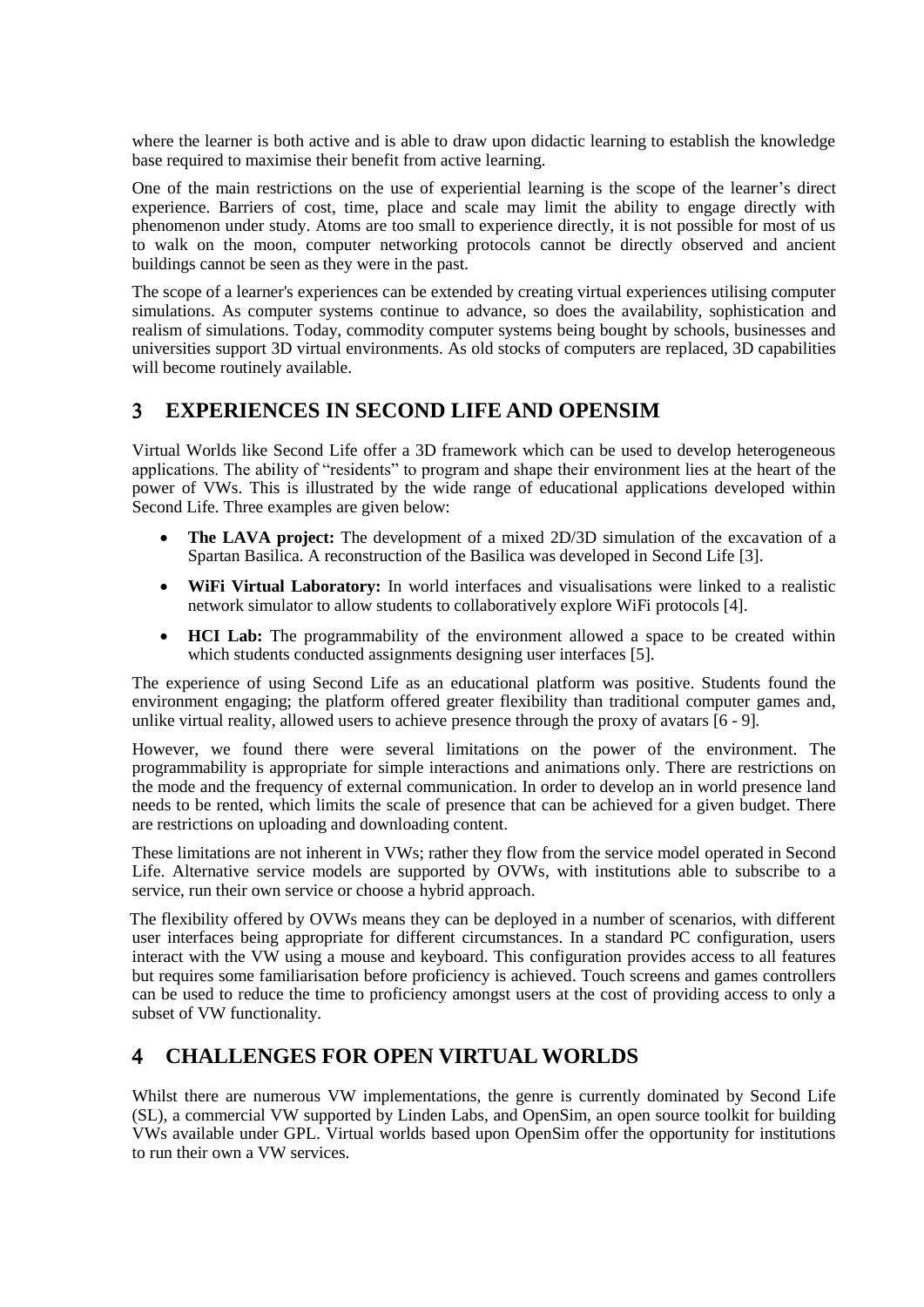There are a number of similarities between OpenSim and SL. They share the same clients; consequently they share a common user interface. Interactivity can also be added to both environments through the development of scripts. The configuration and operation of a local VW service provides opportunities to improve support for content creation, application development, service provision and system development. These, in turn, allow the range of in world activities that are supported by the virtual world to be enriched.

- **Content Creation**: Having administrative control over the VW allows object import and export policies to be defined locally. By using Object Archive Repository (OAR) and Inventory Archive Repositories (IAR) files it is possible to save and load the entire contents of an island or an avatar's inventory. This opens up the possibility of libraries of VW content being created and shared between different VWs.
- **Application Development**: Administrative control of a VW opens the opportunity of enabling powerful programming paradigms. Importantly, the lifting of the arbitrary limitations SL imposes on the frequency with which scripts may create objects or participate in communication is facilitated. OpenSim contains support for three additional programming modes - Mini Region Modules, Region Modules and Plug Ins [10].
- **Service Provision**: Running a local service offers the possibility of significantly reducing the marginal costs associated with the service as virtualisation allows the reuse of existing resources. Consequently, more in world space is available to support application needs.
- **System development**: The existence of an open source server for VWs allows experimentation with system aspects of VWs to be addressed. For example work on network protocols and traffic management.

## **MEETING THESE CHALLENGES**

In order to use an OVW in an educational context it is necessary to address challenges relating to content creation, application development, service provision and network resource utilisation. In our work these challenges have been addressed through the development and use of several tools.

5.1 Supporting Content Creation: The Demiurge Toolkit

Demiurge allows content for educational virtual worlds to be easily and quickly created [11]. The toolkit enables users to run a sandboxed virtual world locally, to create their content and then save and upload it to a server for use. The sandbox environment consists of a configured OpenSim server, client and supporting software. It can be run from a USB stick with the minimum of configuration.

To supplement the development environment a comprehensive set of resources are provided. These allow themed 3D spaces to be loaded as a starting point for content creation. These spaces may then be tailored in world to meet specific requirements. Once a virtual world space has been created in Demiurge it may be uploaded to a server or run locally, allowing resources to be used in laboratory sessions or run from a presenter's laptop in a lecture.

5.2 Supporting Application Development: X Multi Region Modules

Virtual worlds are programmable through in world scripting. Users write simple scripts in world and attach them to specific objects to assign behaviour to those objects. As any user can create scripts, there are security risks with the power of scripting limited to minimise any risks. The in world development of scripts is a time consuming process. This acts as a limiting factor impacting on the level of complexity that can be delivered through in world scripts.

X Multi Region Modules (XMRMs) are a plug in mechanism which allows for external code, written and compiled in third party libraries, to be referenced by in world scripts. XMRMs were developed for OpenSim using the Mini Region Module (MRM) interface. They allow code to be developed in IDEs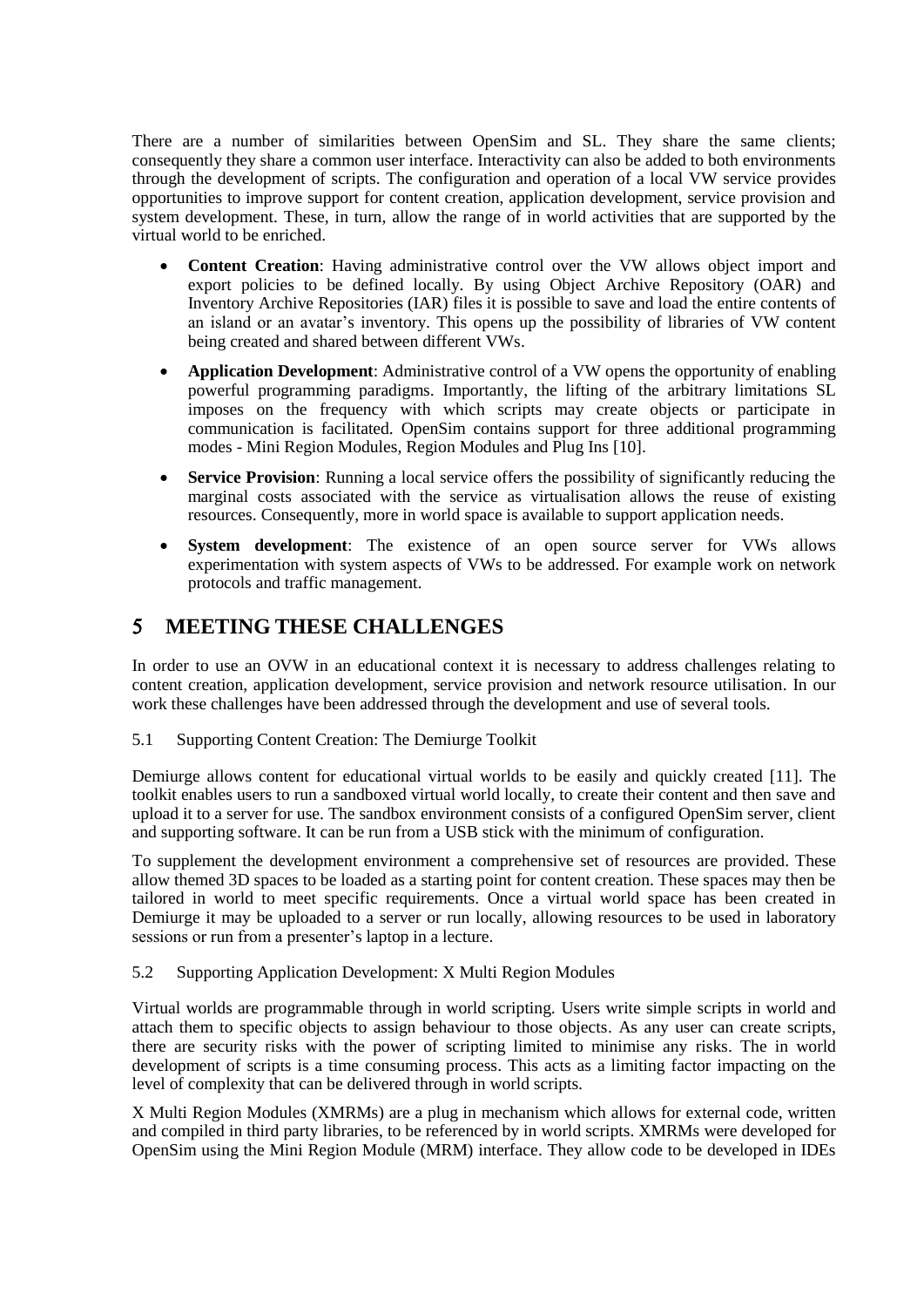

**Figure 3: CLAWS: CLoud Aware Virtual World System**

and loaded into the OVW environments in real-time, without the need to reconfigure or restart the service. XMRMs were used to develop network layer routing simulations on Routing Island [10] that allow students to interact and 'play' with the algorithms they are learning.

#### 5.3 Service Provision: Cloud Aware Virtual World System

Virtual world usage is not smooth, with demand peaking during in world events [12]. From an educational perspective, these events may be a laboratory session or lecture. When utilisation is low it is sensible to host a region in a cloud, with the region moving to dedicated servers when demand increases. The CLoud Aware virtual World System (CLAWS) allows virtual worlds to be dynamically resourced and migrated in response to measured system load. It is made up of two parts. The first is a monitoring system responsible for collecting and analysing data from OpenSim regions and from the cloud virtual machines. The second is an application plugin for OpenSim which facilitates the migration of regions between simulations located on different hosts or virtual machines.

The load balancing system is designed as an OpenSim plugin. This causes OpenSim to expose an additional XML-RPC API which facilitates the redistribution of load. The central component bridging together the two subsystems redistributes load dependent upon the obtained monitoring data. The result is a system which automatically compensates for changes in load by leveraging a cloud system (Figure X<sup>1</sup>). This is achieved through the serialisation and transfer of OpenSim regions over XML-RPC, with connections to clients maintained throughout the transfer.

#### 5.4 Network Systems: Mongoose

 $\overline{a}$ 

As with any multimedia application there are issues concerning how VWs regulate their demands on networks to avoid congestion. TCP's Fair equation is used as the yardstick for assessing the success of non-TCP congestion control schemes, and has been a crucial mechanism for avoiding congestion collapse on the Internet. There have been several studies of VW traffic [13-15]. We have conducted a systematic comparison of SL with TCP which showed that the standard SL client uses more bandwidth than TCP under conditions of scarce resource and less bandwidth than TCP when resources are plentiful. A new SL client has been developed, Mongoose, which uses a window tracking rate congestion control system. A set of experiments were carried out, which showed that Mongoose achieves a much closer fit to the TCP Fair equation than the standard SL client [16].

If virtual worlds are to become as ubiquitous as the web two further issues need to be addressed. The development of open standards which enable communication between different virtual world implementation [18.19] opens up the possibility of networks of virtual worlds being interconnected. Integration with the existing web and addressing the issue of persistence of presence across VWs will improve accessibility and enable 3D interfaces to existing web resources to be developed.

<sup>&</sup>lt;sup>1</sup> Each server runs **Userbot**, an OpenSim bot written in C#, and the OpenSim load balancing system. **collectd** polls each server and commits test data to the database; **analysed** examines host performance over time; and **controld** manages virtual machines and the invocation of the load balancing system.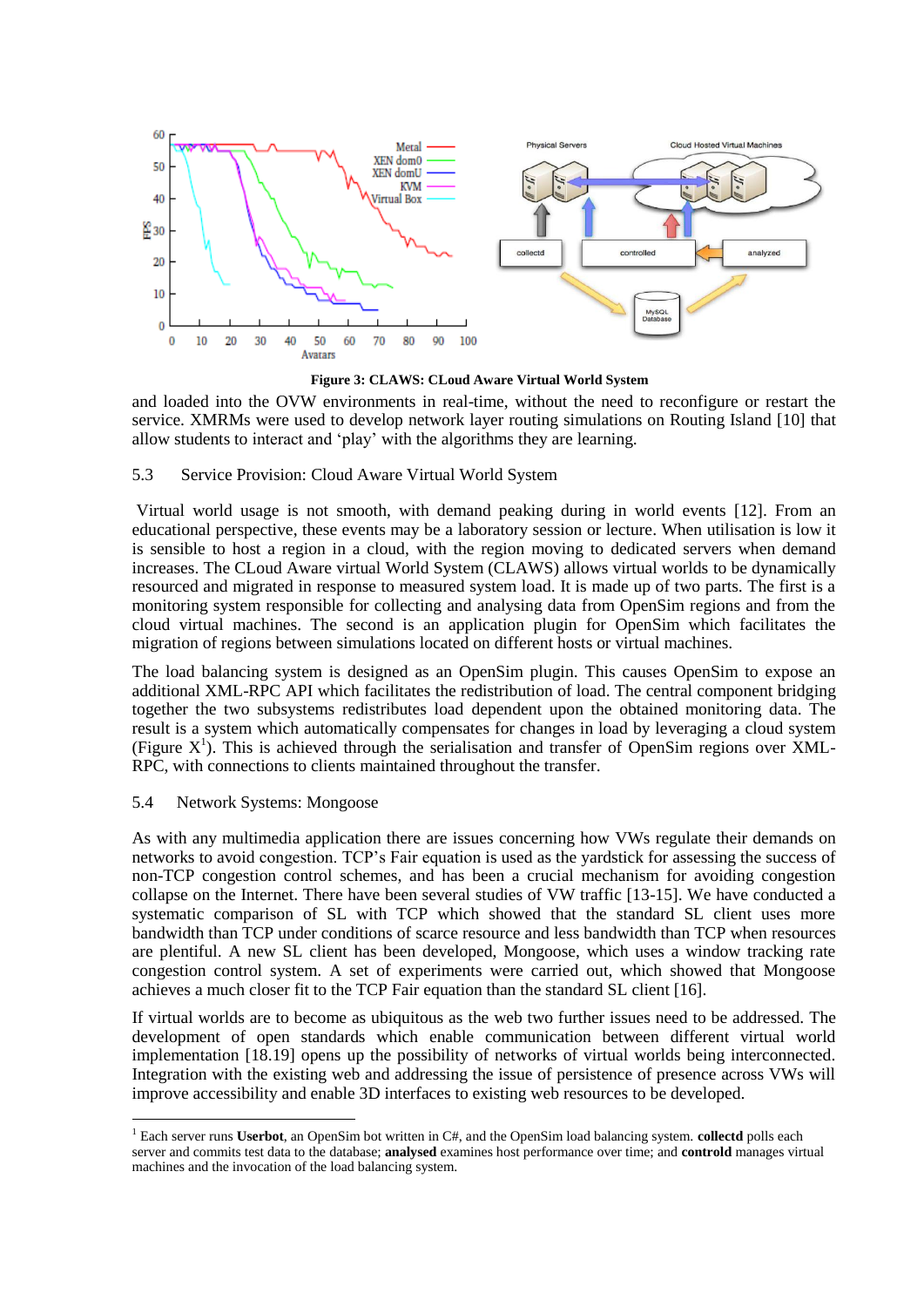

**Fig. 4: External View of Reconstructed Cathedral Fig. 5: St Andrews Cathedral Internal View**

## **VIRTUAL WORLD APPLICATIONS**

Within education, VWs may be used to support distance learning, to replicate tutorials and lectures in a virtual environment and for outreach work [2]. We focus upon our experiences in developing support for experiential learning. Three examples are outlined, the reconstruction of St Andrews Cathedral for classics students, the creation of a tool for management students to explore issues that arise with interventions within humanitarian disaster [17] and a virtual laboratory for experimenting with network routing algorithms [10]. Similar work described elsewhere includes a simulation of an archaeological excavation [17,18], human computer interaction laboratories [5] and a virtual laboratory for exploring wireless networking [4].

6.1 Phoenix: Reconstructing Scotland's Cathedral

St Andrews Cathedral is a striking landmark and a fascinating building for scholars and visitors alike. Work on the Cathedral began around 1160 and it was finally consecrated in 1318 in the presence of Robert the Bruce. At one time the Cathedral was Scotland's largest and most magnificent church.

Today the Cathedral site spans approximately 1  $km^2$ . Much of the building was destroyed during the reformation and many Cathedral stones can be found in the walls of the town's houses. Whilst sections of wall and St Rules tower remain, it remains difficult to construct a mental image of the scale and complexity of the Cathedral architecture.

The reconstruction of the Cathedral was the subject of several student projects, with each having a specific set of goals: developing a web site which supports account creation and links to a welcome area in the 3D world, developing a visitor's centre, developing specific areas of the site and developing a location aware heads up display that provides a multimedia guided tour. From a systems perspective it was necessary to have VW resources on scale sufficient to host the Cathedral site. With multiple people working on the project simultaneously, the Demiurge toolkit was used to provide an independent sandboxed development environment for each student.

#### 6.2 Virtual Humanitarian Disaster

The Virtual Humanitarian Disaster (VHD) learning and teaching resource is centred on simulating the events occurring in the aftermath of an earthquake, enabling students to make decisions concerning critical situations within the controlled environment of a virtual world, where the consequences of any decisions do not impact on the lives and property of those in the real world.

There are three islands within the VHD; the command centre, an area for constructing a refugee camp and a reference refugee camp. The command centre is equipped with video streams providing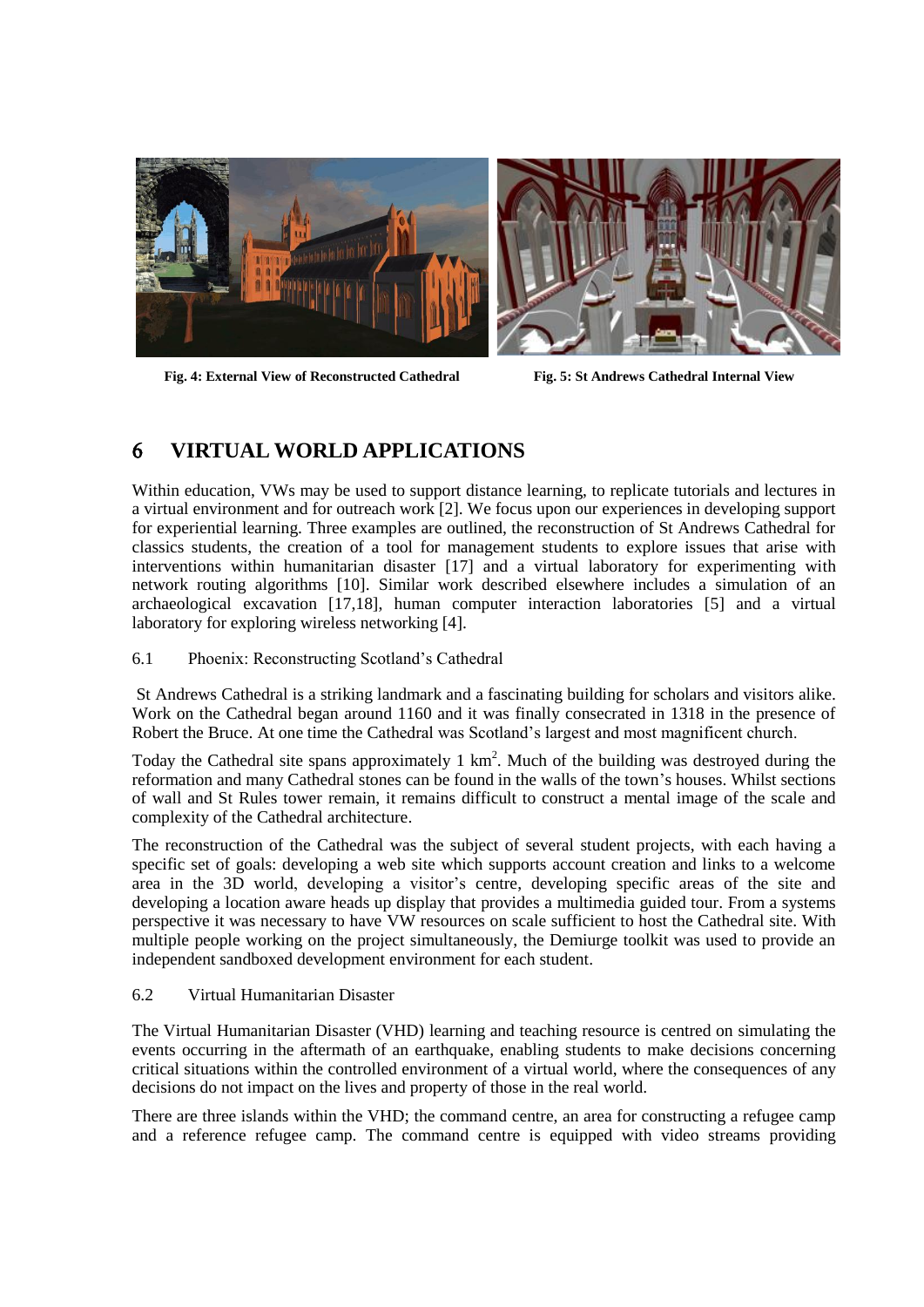information related to the disaster, links to web sites which provide the availability and cost of equipment and personnel, and a series of dilemmas for students to consider.



**Fig. 6 Virtual Humanitarian Disaster**



**Fig. 7 Routing Island**

In the construction area students are provided with the tools with which to construct their own camp. These include templates for tents, food, medical supplies, latrines, lights and fences. In designing the camp factors such as hygiene, security, density of population and cultural sensitivity need to be considered. The reference refugee camp, build with input from practicing professionals, spans several islands and is built to scale. It provides an exemplar against which student designs can be compared.

#### 6.3 Routing Island

Routing algorithms are critical to the Internet, with the core algorithms forming an integral part of computer networking courses. Learning about routing algorithms can be difficult because they are dynamic, abstract and invisible. The way they react to changes in the network can be hard to visualise in static, paper based diagrams and the fact they are distributed means that making the connection between lines of pseudo code in a textbook and their behaviour on multiple nodes can be difficult.

Routing Island is based around a tool that allows students to explore the behaviour of routing algorithms. The tool is designed to supplement diagrams in textbooks or printed lecture notes by allowing students to visualise network behaviour at any node. Unlike the real world, in the virtual world it is possible to define a network topology, construct links and then watch packets flow. By altering the topology as traffic is flowing students can see, in real-time, how dataflow is impacted. The user is then able to investigate how the algorithms work from any node on the network. This allows them to observe the steps the algorithm takes as it calculates routing paths across the network from multiple vantage points. The user is also able to send packets across the network and observe how changes made by the routing algorithm affect the route that packets take. The goal is that users are free to watch how the algorithms work, develop hypothesis about how changing the topology will change the algorithms, and then make those changes to test if their hypothesis is correct.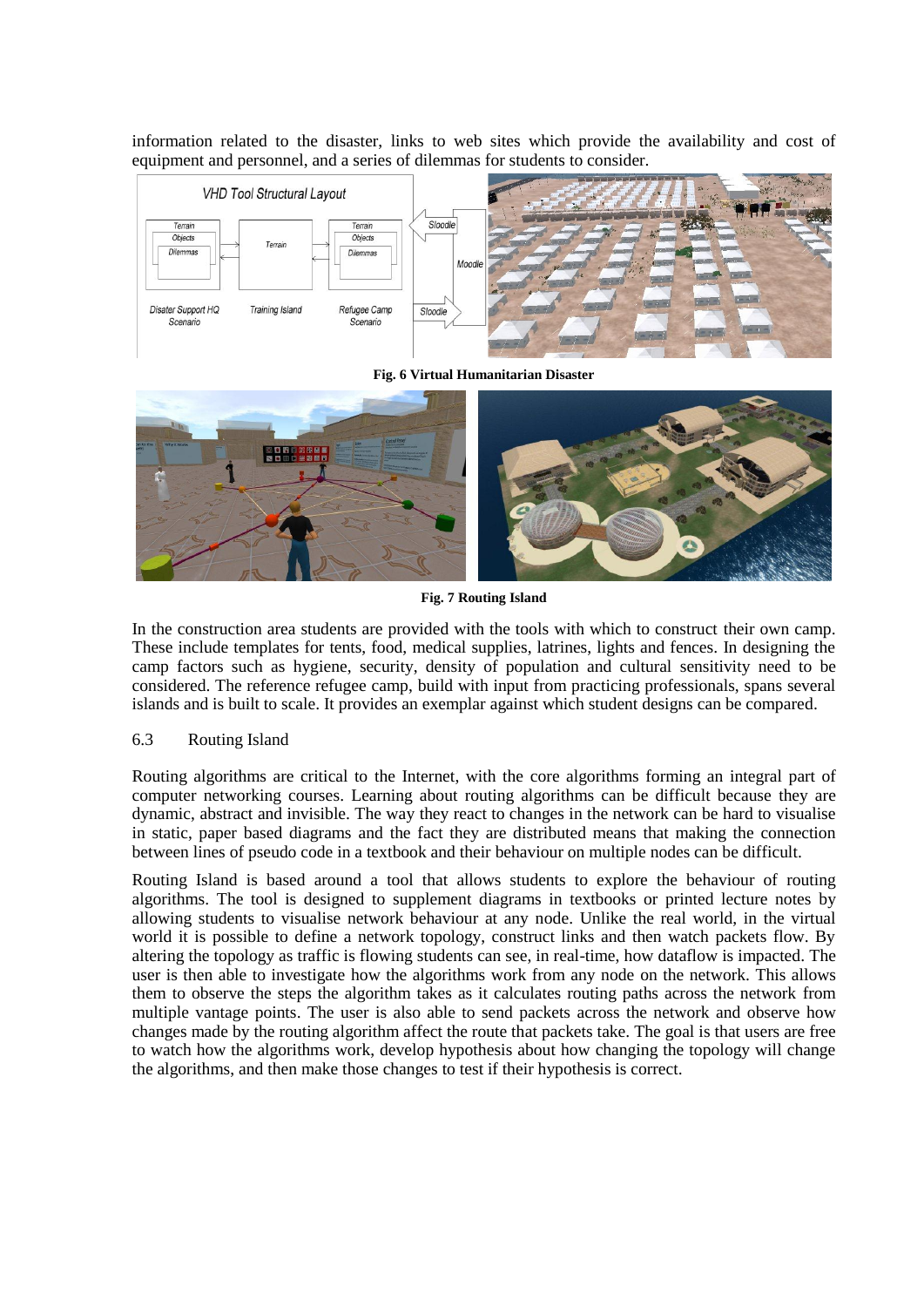## **EVALUATION SCENARIOS**

The evaluation of our use of VWs in educational contexts is on-going with the Cathedral, Routing Island and Virtual Humanitarian Disaster all being used as part of accredited degree courses in 2011/12. We have evaluated the deployment of VWs in two separate public engagement events; a science fair/exhibition hosted by the Dundee Science Centre and an Undergraduate Recruitment Event/Open Day hosted by the School of Classics at the University of St Andrews.

7.1 Virtual Worlds in Exhibition Spaces: Experiences at Dundee Science Centre

In this scenario the VW reconstruction of St Andrews Cathedral was exhibited over the weekend of 16  $-18<sup>th</sup>$  March 2012. There were over 1000 visitors, comprising groups from local primary schools and Scout and Guide groups as well as the general public.

At the exhibition, four visitor terminals were connected to a mobile server via an isolated network switch, with a performance monitoring and administration terminal connected to the server. WiFi connectivity was also provided to allow laptops to be used to control a number of in-world characters that were designed to interact with visitor's avatars.

The visitor terminals included two 24" TFT screens and a 150" projection screen to allow the view from the terminals to be broadcast to the entire exhibition space. Visitors interacted with the VW using XBox controllers with the left joystick controlling movement and the right joystick controlling the direction in which the avatar was looking. Visitors could walk, run and fly through the VW whilst talking to other in-world characters using the headphones and microphones attached to the Xbox controllers.

Several programmed characters were created to escort visitors through the VW, these included: A Bishop, King Robert the Bruce who consecrated the Cathedral in 1318, an Augustinian Friar, the "Old Grey Lady" (a ghost reported to haunt the cathedral), a Dundee United football player and young "modern" male and female characters. In addition, visitors were also free to explore at their own pace.

Throughout the three-day event, network traffic traces were captured along with application load and server resource metrics including; frame rendering times, the number of frames per second delivered by the server and server memory utilisation.

The experience was evaluated in three ways; users of the system were observed, a visitor book was provided where freeform feedback could be provided and questionnaires were handed out. The feedback received was strongly positive with over forty comments left in the visitor book alone.

*"the best place I have ever been love everything inside and will be looking forward to coming back"* male primary school student

*"very detailed and interesting. good game. we like robert the bruce :)"* 3 female primary school students

*"kids were very interested and enjoyed being able to interact with the cathedral, the controllers were a medium that made it easy for them to do this"* parent

*"Fantastic work. Can't wait to visit St Andrews again to look at the cathedral ruins"* family group

*"Very interesting would be great to be shown in schools"* STEM ambassador

Through observing visitors and interacting with them in-world it was clear that people were attracted to the exhibit and found it easy to use, engaging and educational. All ages were able to quickly master the user interface and navigate the environment with minimal levels of instruction. School children between the age of 7 and 17 were particularly adept at using the controllers.

Throughout the event, hundreds of people interacted with the model of the Cathedral. Embedding the reconstruction of the Cathedral within a virtual world made it possible for a new perspective on Scottish history to be presented to a wide selection of the community. Many visitors expressed a desire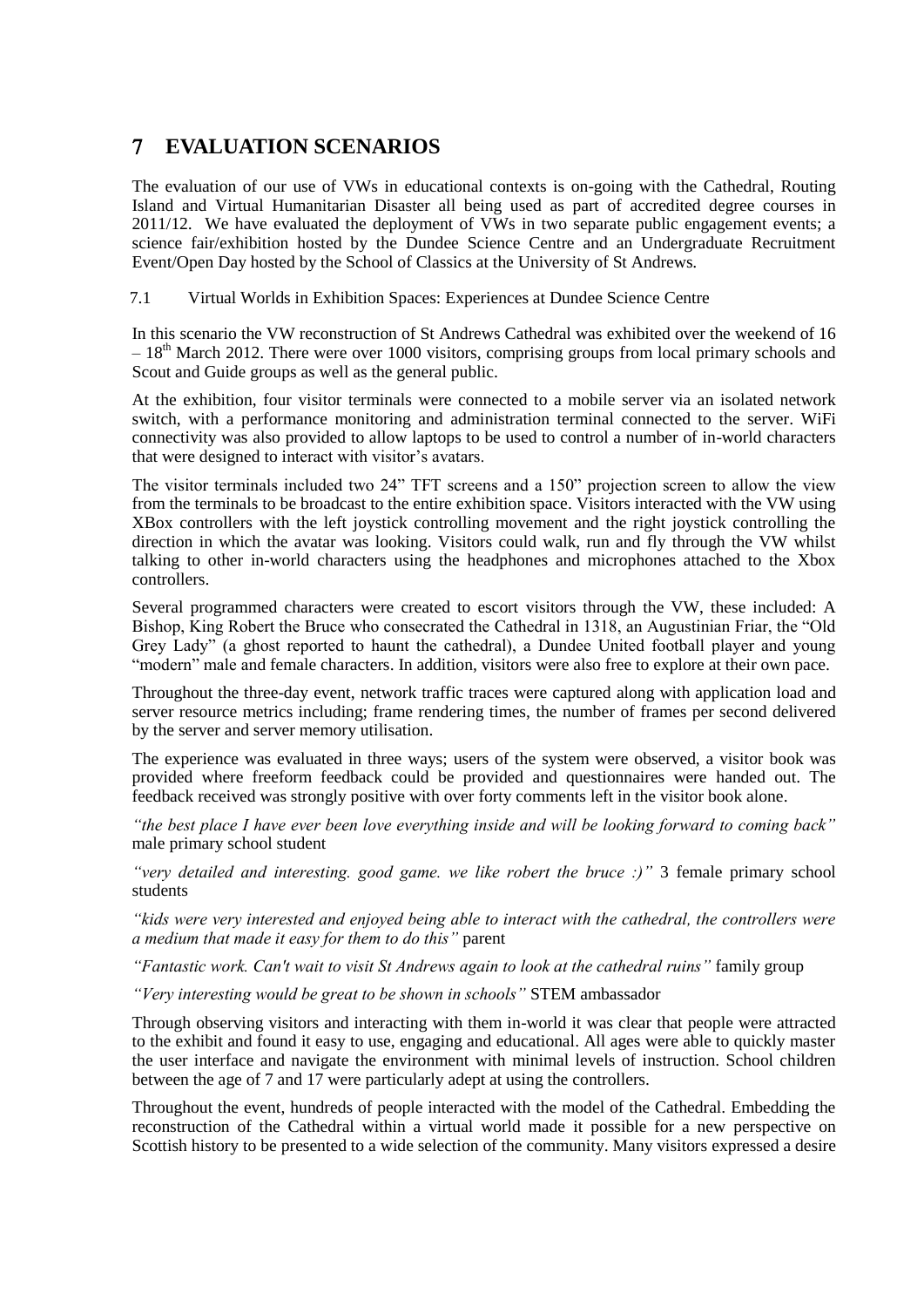to follow up the experience through visiting the cathedral ruins or by connecting to the Cathedral model from home and exploring it in more detail.

7.2 Virtual Worlds Laboratory Session as Part of a Blended Approach to Learning

The Virtual Sparta and the Reconstruction of the Byzantine Spartan Basilica were used in the School of Classics open day to provide an engaging taster of studying Classics at the university. Several school groups attended the open day, with each 45-minute session taking place in the computer laboratories in the Schools of Classics. Equipped with 14 computers capable of running the SL client at medium to law graphics settings, the laboratory was not an ideal location for the event, but its proximity to the other open day events meant that participant numbers were high. Visitors interacted with the VW using the traditional keyboard and mouse interface.

At the start of each session, participants were asked to name five things that typified ancient Sparta and share these with the rest of the group. Typical responses focussed on military aspects; soldiers, red, gladiators, war, etc. This was followed by a 15-minute used to introduce some of the history, politics and prose of Spartan culture, after which participants entered the VW to explore the areas surrounding the Basilica. In the first part of the VW session participants were free to familiarise themselves with the avatar controls and explore the Basilica. In the second part a lecturer used a live projection of the Basilica to illustrate an explanation of the relationship between the status worshippers and the viewpoints of ceremonies they could access.

Participants were engaged throughout the session and were able to navigate the VW environment successfully. They were also able to communicate with each other in world as they explored the 3D space using textual chat. At the end of the session participants were asked an open question: "In what ways has this session made you rethink ancient Sparta?" Two representative answers are given below:

*I now see Sparta as not merely a city of war and violence for it actually had great political minds along with poetic influences. It also shows that it was not as barbarous as it's made out to be for it had well-built and established churches showing.*

*I didn't know that Spartans wrote poetry! First one sounded like Horace to begin with. Intriguing to wander around an ancient site and experience it three dimensionally. I would be interested to be able to use other ancient buildings in this sort of way.*

## **CONCLUSION**

Virtual Worlds offer the opportunity for students to gain experience in environments that are inaccessible in the real world. It is due to this that we contend that VWs have the potential to widen the use of experiential learning in the curriculum.

Open virtual worlds present a number of opportunities for reducing the cost and increasing the power of VW applications. For this potential to be fully realised, however, technical and engineering challenges need to be overcome.

The Demiurge toolkit enables the offline creation and sharing of resources, and XMRMs enable programmers to extend the underlying capabilities of the OpenSim environment with customised modules. Mongoose, a TCP Fair client ensures VWs efficiently make use of network resources without adversely affecting other traffic on the network, and CLAWS, for minimises the cost of VW infrastructure by utilising virtualisation/cloud technology.

A powerful virtual world routing simulation developed using XRMS is embedded in Routing Island. Demiurge enabled the development of St Andrews Cathedral reconstruction and a Virtual Humanitarian Disaster Tool. The deployment of St Andrews Cathedral in Dundee Science required a local virtual world service and the scale of each application was enabled by using OpenSim servers.

Taken together the work described in this paper demonstrates some of the potential for pushing back the boundaries of experiential learning by extending of the web with open virtual world technology.